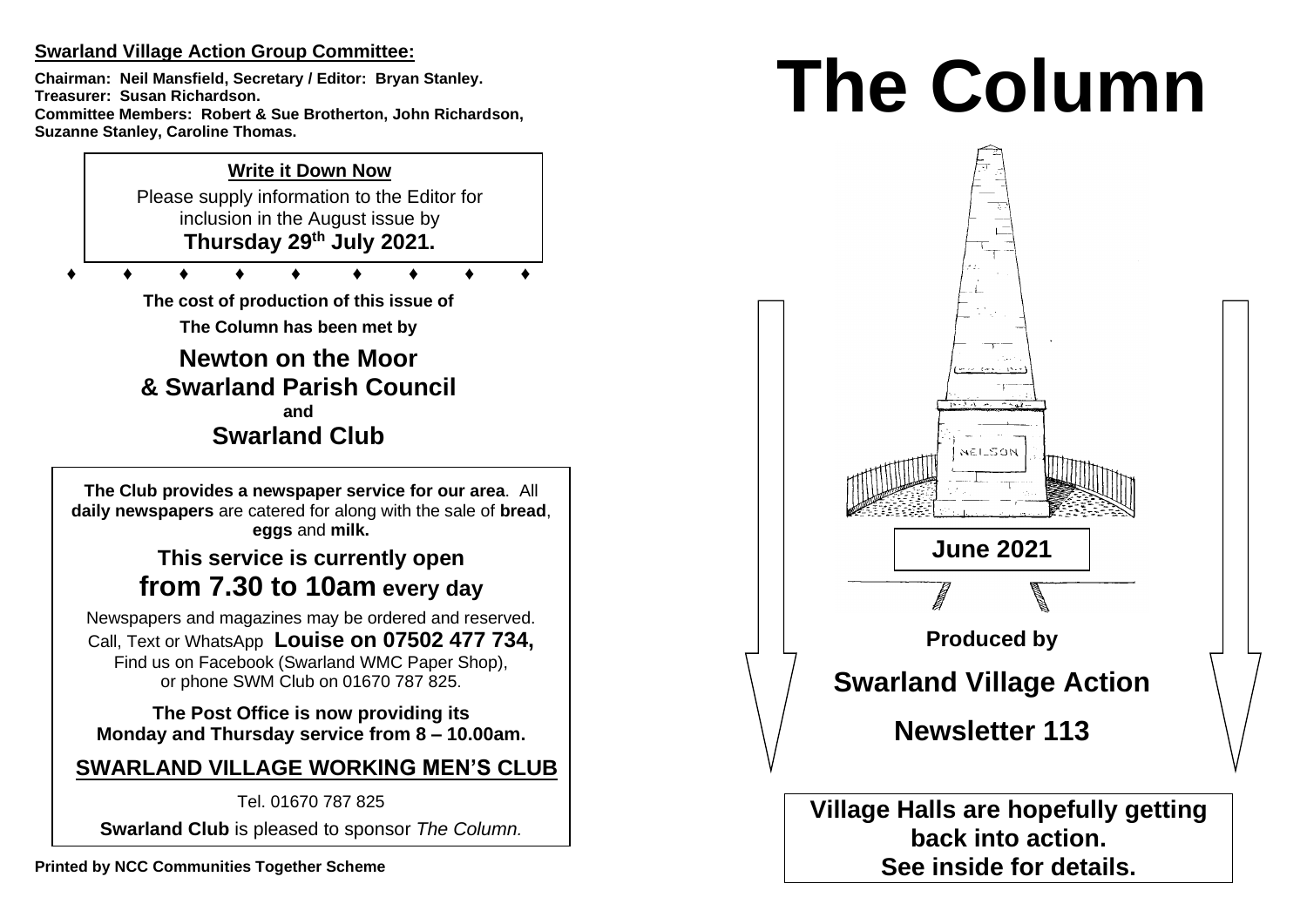Welcome to your latest issue of The Column and if you're new to the area, a special welcome to you**. To include something, however small, in the June issue, please supply it for inclusion by Thursday 29 th July. Send it to: The Editor, Bryan Stanley, on 01670 787 916 or by email at maxitoby1@gmail.com .** With the continued Covid-19 situation, we are still unable to use our usual printer, Northumberland Community Enterprise Ltd (NCE Ltd) at Stobhill. But, once more, rather than just issuing The Column on-line, the NCC Communities Together Scheme is printing it for us. Thanks to Ruth Armstrong for organising this.

## **Mobile Library Dates**

The NCC mobile library comes to our parish on some Wednesdays. It stops in **Swarland opposite The Square from 10.00 - 11.00am** and **Newton on the Moor from 11.10 - 11.30am.** If you miss either of these it's also in **Guyzance from 11.40am – 12.00 and Old Felton from 12.15 – 12.35pm.**  The next visits in our area on **23rd June, 21st July, and 18th August**. There are also some Libraries open for the 'select & collect' service and there'll soon be 'doorstep deliveries' for some customers. Some customers may also wish to use NCC's Digital Library Services which are available 24/7. You can check NCC's website for further library information at **northumberland.spydus.co.uk/cgi-bin/spydus.exe/msgtrn/wpac/home .**

## **Support for Newton on the Moor and Swarland Residents**

At the time of writing this item, the UK is still planning on lifting Covid restrictions on 21st June 2021 but an increase in infections due to the Indian Variant means this is not so certain now.

We had all hoped with vaccinations taking place that we were on our way out of this pandemic but it is becoming even more important now for everyone to get their jabs and remember that even if you've had your two jabs, you still have to comply with Government restrictions.

Support is still available from the 45 residents in the parish who volunteered to help their neighbours living within the parish during the Covid crisis. In our parish, with a population of well over 900, in around 440 houses, many residents are elderly and / or living alone. Volunteers are there to help you if you are vulnerable through ill health or age, and don't have anyone else to help you. The sort of support we can provide at the moment is as follows:

- Daily phone calls to check you are well and not needing help.
- Phone calls for a chat.
- Collection of prescriptions.
- Collection / delivery of food.

If you need help, email **janandersonpc@gmail.com** or telephone 07775 060 430, during office hours preferably. The PC's website is being revised frequently with information relating to services available in our parish: **http://newtononthemoorandswarlandparishcouncil.org.uk/ .** NCC has a very useful page of information including a daily update of infections in each ward. **https://northumberland.gov.uk** .

# **Neighbourhood Watch Update – May 2021**

## **Swarland / Newton on the Moor:**

We have only received one piece of information from the police regarding criminal activity in our immediate area.

## Friday 21st May: Suspicious activity Swarland.

Report at 23.05hrs on Thursday 20th May of suspected intruders at some outbuildings in Swarland near the B6345. A CCTV camera showed males with torches around the building. Police searched the area but no persons or vehicles located. No entry was gained to buildings. If you have any information regarding the above, please call 101 and quote incident no.1191200521, alternatively you can contact the police at www.northumbria.police.uk.

#### **Of general interest:**

Monday 26<sup>th</sup> April: Operation Checkpoint remains one of the largest rural policing operations of its kind in the country. The latest activity resulted in one driver being arrested on suspicion of drink driving, and a second one on suspicion of drug driving. Previous days of action have seen poachers arrested, stolen vehicles and goods seized and returned to their owners.

**If residents have information on any crime, please report this via the following numbers: Emergency issues 999, non emergency issues Tel. 101. To contact Rothbury Police, phone 101 ext 61353, e-mail alnwick.npt.northumbria.pnn.police.uk , or call in at the office in the Coquetdale Centre, Church Street, Rothbury. If the office is unattended, please use the yellow phone on the wall and an officer will be able to assist with your enquiry.** 

> *NW Co-ordinator, Harold Hinchliffe, 2 Nile Drive, Swarland. Tel.01670 783 669 or Mob.07713 097 250*

**♦ ♦ ♦ ♦ ♦ ♦ ♦ ♦ ♦**

## **Recycling, Wants & For Sale Corner**

Why not recycle your unwanted items through The Column? Recipients of free items can make a donation towards this newsletter's running costs. Items for sale? – If successful, the seller can make a similar donation.

**Help Needed:** I would like to hear from anyone who could make me some small planters from my decking which was dismantled at the end of April. If you could ring me, we can discuss sizes and prices, etc. Thanks a lot, Annie Taylor. 01670 787 901 / 07786 424 406

> **Deadline for items for the August issue of The Column: Thursday 29 th July 2021.**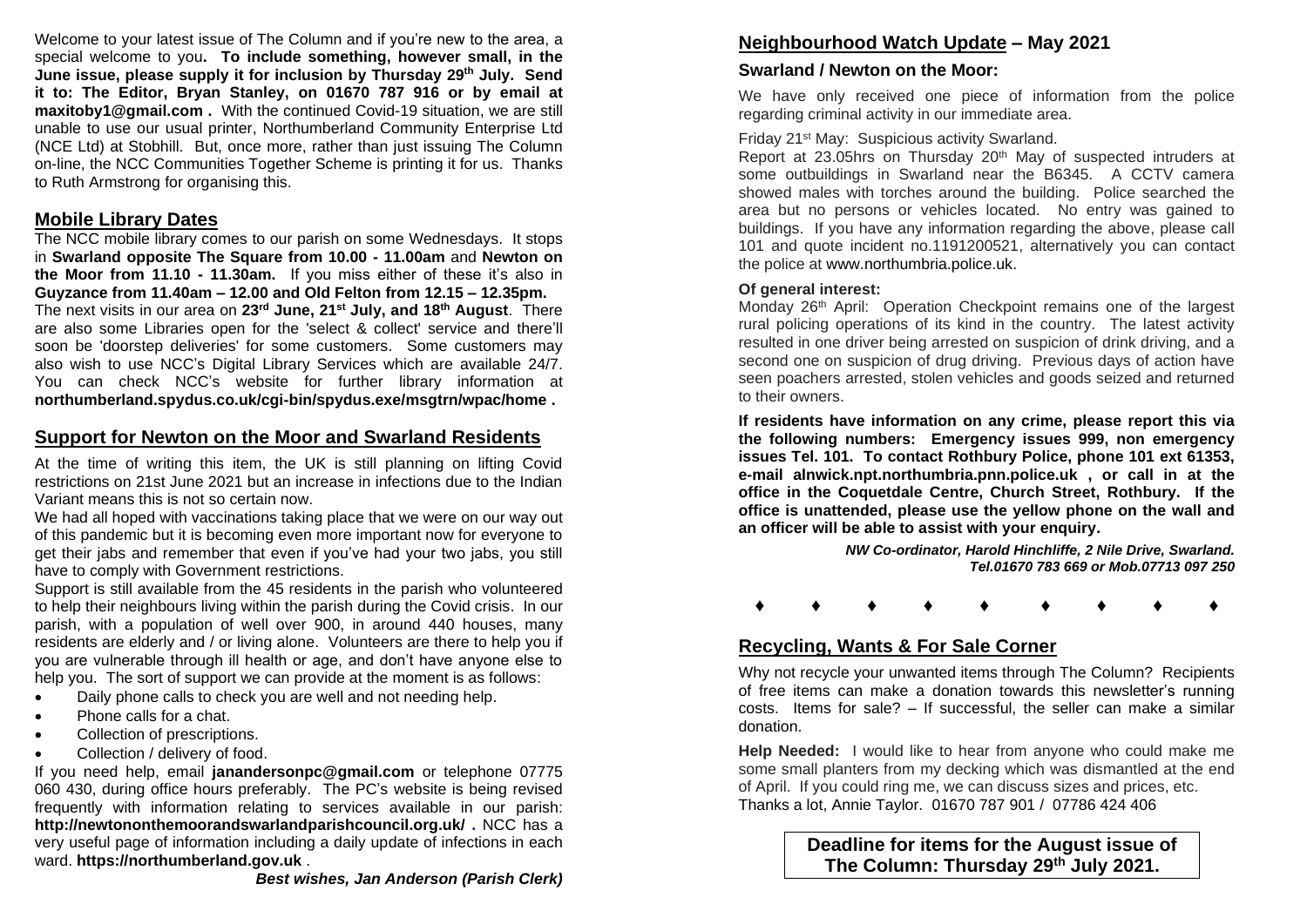## **Swarland Village Hall**

The Hall, which is run as a community facility is open again and available for hire, bearing in mind that everyone must still follow any Government Covid-19 restrictions. The majority of activities can now be booked but some regular activities are taking place outside or will not recommence until the autumn. Please support this local facility.

**Archery Practice:** indoor sessions at **7pm on Monday evenings – starting in the autumn. T**he Club can supply all equipment. For details contact **Steve** on **Family.Woolfrey@outlook.com or 01670 787 883.** 

**Karate Classes** on **Tuesdays 5.30 - 8.30pm.** Contact **Gary Davidson** on **07930 838 872.** 

**Qi Gong (Chinese Energy Exercise) Class on Wednesdays 10 - 11am – starting in the autumn.** Waiting lists are currently full – for details contact Anne Raine on 07934 425 844.

**Swarland Craft Group meets on Wednesdays, 1.30 – 3.30pm. Starting in the autumn. New members always welcome.** For details ring **Margaret** on **01670 787 705.** 

**Swarland Carpet Bowls** on **Thursday evenings from 7pm,** restarting in August. New members are always welcome. If you would like to give it a try, contact **Joan Nesbit** on **01670 783 140.** 

**Pilates Classes** on **Thursdays 9.30-10.30am.** To join in contact **sandyturnbull6@gmail.com .** Possible Monday class soon as well.

During the various COVID lockdowns the Committee has carried out lots of work on the Hall, including further remodelling of the stage area, purchase of a portable stage and various electrical improvements. Whilst these changes may not be obvious to users, they are important to maintain the integrity and safety of this pre-war, 80-year-old wooden-framed, Grade II listed building. With our remaining funds we are hoping to redecorate the Hall soon, so if you have any views on colour scheme, please let us know.

You can help to support the Village Hall via A**mazonS**mile. Before you do any browsing or shopping via Amazon, you first need to select SVH charity (No 1058471) at **smile.amazon.co.uk,** then activate AmazonSmile on your Amazon shopping app on your IOS or Android phone. Whenever you buy anything via Amazon, it will donate 0.5% of the net price of eligible purchases to the charity at no cost to you. Every quarter Amazon makes its donation to SVH via an electronic funds transfer. Why not carry on with your shopping **AND** help Swarland Village Hall at the same time. We have just received our first quarterly support from Amazon - £13.32. **Thank you**.

If you wish to check on whether you can book the Hall for a future event, please contact Bryan Stanley (contact details elsewhere) or Steve Woolfrey (**stevewoolfrey.PC@outlook.com** or 01670 787 883).

# **NotM & Swarland Parish Council - June 2021**

The law which enabled councils to hold decision-making meetings by video call, including Zoom, came to an end in early May. In order to continue with Covid-safe practices, we will continue to hold consultative video calls for all councillors and the public. Any necessary decisions can subsequently be made, either by brief and small face-to-face meetings by a quorum of councillors, or by authority delegated to an officer. These will continue to be advertised and minuted.

#### **Elections**

The May elections resulted in one minor change to the line-up of the Parish Council. Stuart Cutforth did not re-stand, and Swarland resident John Fallais has now joined us. David Francis continues as Chairman, with Liz Clark as Vice-Chairman.

#### **Planning matters**

We have continued to respond to consultations on planning applications. Many are uncontentious, which we have been happy to support either unreservedly, or with just a few suggested amendments. However, we continue to oppose the 60-caravan proposal for the former golf driving range at Percy Wood. It is quite clear that NCC has not handled this application well, having failed to consult (until reminded) key neighbours such as Forestry England, and also Highways England, who have previously voiced concerns to NCC about impact on the A1 junctions for Swarland. It is also baffling how NCC and Northumbrian Water have failed to pay heed to the concerns of local residents about the parlous state of the village's foul and surface water drainage systems. Just how bad to things have to get?

#### **Road safety and speeding vehicles**

Our Clerk, Jan, has held meetings with relevant NCC staff to discuss possible road safety measures at Swarland School and in NotM. We are currently awaiting further details, which we expect will be subject to community consultation.

#### **Accounts and audit**

At our Annual Meeting in May, we approved our end-of-year accounts, together with the other formal returns for the audit process. In addition to viewing these documents on-line, members of the public have a right to inspect (by prior appointment) all documentation, during the pre-audit process. To summarise, we raised about £27k and spent about £23k, mostly on our local community facilities, together with some charitable donations to local bodies. We have frozen our Council Tax precept of £22.7k for several years, and we have been able to replenish our Community Assets Fund, upon which we draw from time to time to support improvement projects undertaken mostly at Vyner Park or the two village halls.

**Parish Clerk – Jan Anderson on 07775 060 430 or janandersonpc@gmail.com**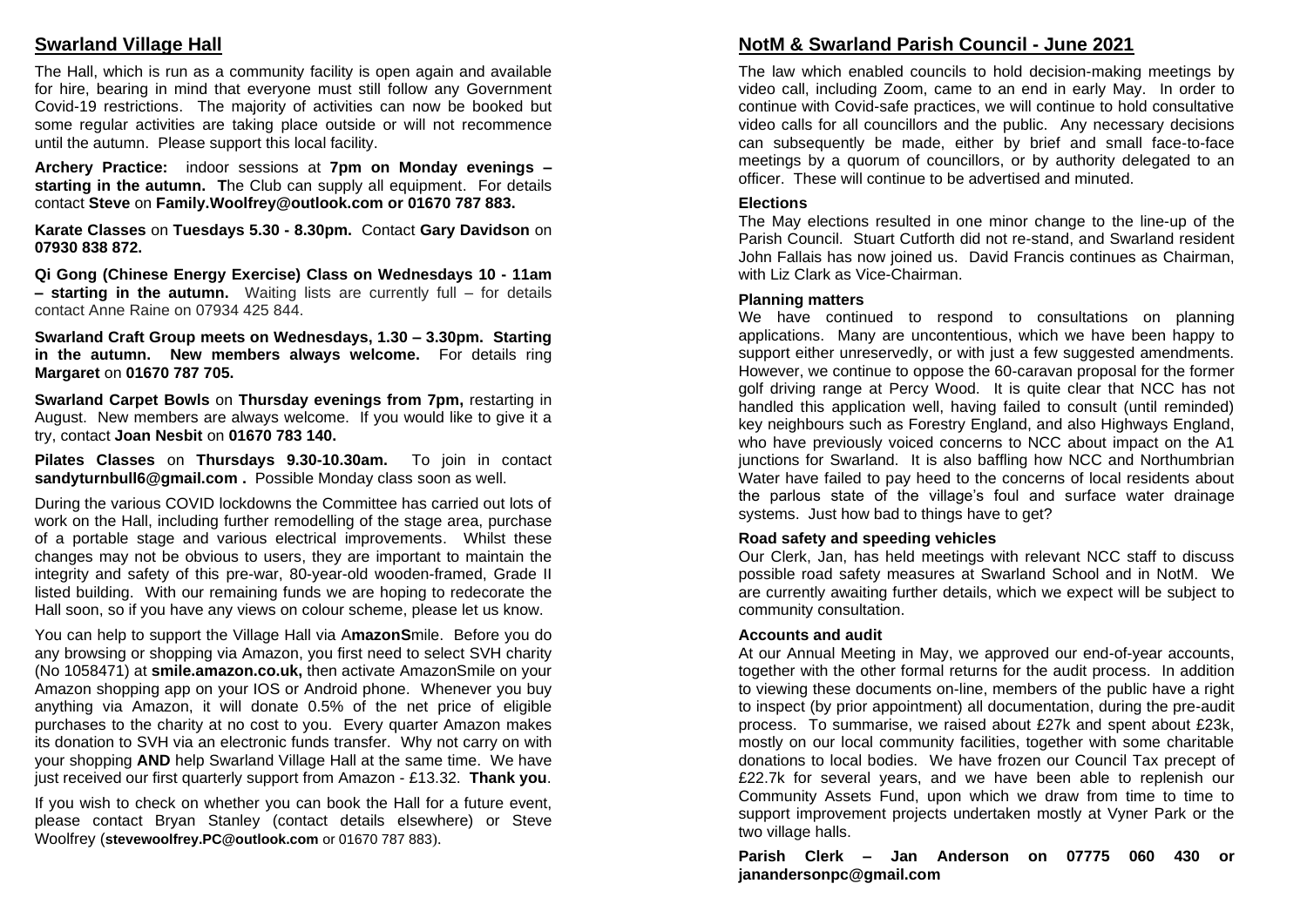## **Swarland Moor Local Heritage Group**

Colm O'Brien presented our April talk. He is leading a project to investigate the historic landscape of an area in mid-Northumberland, between the rivers Coquet and Hart-Wansbeck. He explored many topics including woodland history, ancient woodlands, and ideas about the emergence of Brinkburn as a central place.

In May, Phil Huntley presented the past life of Alnwick Moor, sharing with us the different aspects to life on the Moor in the past, the toll road, horse racing, strawberry growing, tile works, quarries, coal working and public houses.

Both topics provided a fascinating insight into life in Northumberland in times gone by.

These were the last talks of the season. A full calendar of speakers has been planned for next year commencing on the 14<sup>th</sup> September, including an open night where anyone can bring photographs etc with stories of past events and people, a Christmas lunch at Nelson's, and a summer trip, venue still to be confirmed.

This year our AGM will be held by email, with a poll set up to allow people to vote, this approach has been chosen so that we can capture views of most members.

We are always looking for new members to join us and we are currently looking for volunteers to help run the group. Please email SwarlandMLHG@gmail.com for details of how to join us. Further information and updates can be found on our Facebook site.

*Lesley Selfe*

## **Coquet Concert Band**

The Coquet Concert Band was formed in September 2019 and over the following few months, grew to a membership of approximately 30 players. We played in our first public concert in February 2020, with The Bridge Singers, to a packed Swarland Village Hall, where we rehearse.

With the onset of the Covid19 pandemic, we ceased rehearsing in March 2020. It is now coming to the time where the lifting of restrictions will allow us to resume and so, we are looking for players of all concert / wind band instruments (woodwind, brass and percussion), who are of Grade 5 standard or above to join us.

We have a rescheduled "Proms" concert planned in October. If you would like to find out more, please contact us at **coquetconcertband@gmail.com** .

**Deadline for items for the August issue of The Column: Thursday 29 th July 2021.**

#### **Ted has been spotted and is looking well**



Great News! Ted has been spotted on a regular basis on one of our cameras in Swarland Woods, he even has a friend visiting the feeder. We are so happy that he has settled into his new life and is looking very happy and healthy.

You can follow Ted's adventures on

our Facebook page 'Squirrels in Coquetdale'.

We've recently completed a four-week survey for Red Squirrels Northern England (RSNE). This is an annual survey to help monitor the population and location of Red Squirrels in Northern England. The data is also used to plot the distribution of Grey Squirrels and all of this information is used to help inform the strategy to protect the remaining indigenous Reds. All of the sightings on our webpage at **www.lcreds.org.uk** are fed into this too. We get a lot of sightings recorded on our website and we are extremely grateful for them. Please keep on reporting your Red and Grey sightings. This survey was how we managed to photograph Ted in the wild for the first time.

On other news we would like to put out a huge thank you to the response we got for our request of materials to build new squirrel feeders. We got a great response in the newly formed Swarland Residents Facebook group. PJR Blewitt really helped by offering a large amount of wood for our feeders and local resident Richard Stent volunteered to build them. With Richard's hard work and two of our other volunteers also building feeders, we now have a great supply of finished feeders and we are selling them to raise much needed funds for the group. You can buy one for £15, or if you have nowhere to put one you can sponsor a feeder and we will put your name on it and give it a good spot in the woods. Donations can be sent via our website. During the pandemic the group has not been able to access any funding, nor had any chance to take part in fundraising events. This means that funds have drastically reduced and we have still had to pay for insurance, cameras, food and many other supplies which most volunteers just pay for out of their own pocket. So any funding is greatly appreciated.

Thanks as always for all your support.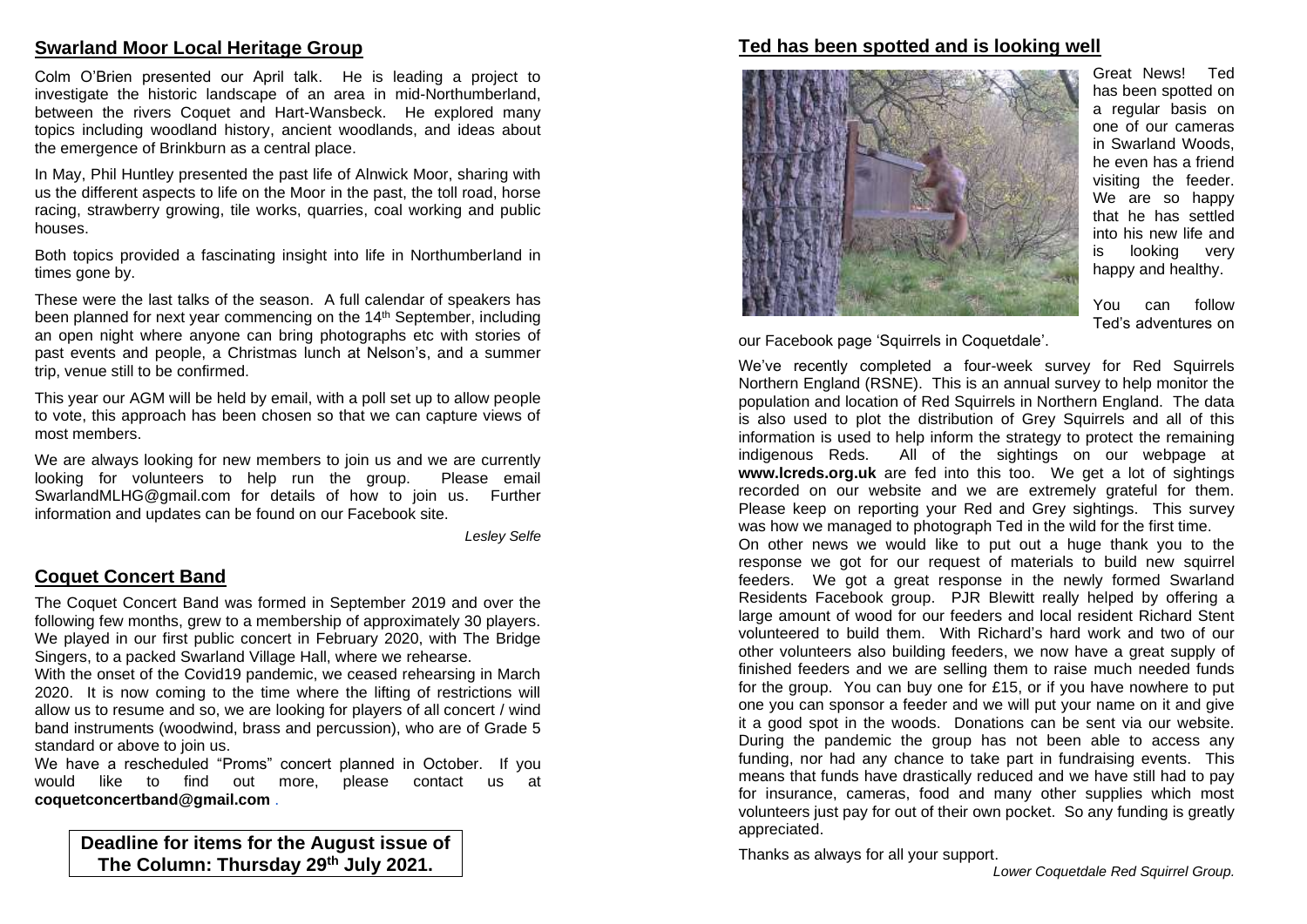## **Felton Surgery Patient Participation Group (PPG)**

The Felton Surgery PPG has recommenced meetings after a break of some months. PPGs are set up to enable general practitioners to take soundings from their patients on an informal basis, to complement formal patient surveys which look at wider trends. The PPG supports partners' work in the community and is a channel for providing information to patients on a variety of non-medical issues.

Dr Yvonne Lees at the Felton surgery has worked jointly with the Widdrington GPs practice for some years and patients may have been treated by doctors from either practice, particularly during the pandemic when face to face consultations have not been possible. Dr Chris Waite has recently joined Dr Lees as an additional Felton partner, but some specialist services will continue to be offered either from Widdrington or by staff from Widdrington working at Felton.

You may be aware that permission has been granted to build a purposebuilt surgery to serve patients living in our area and to offer a much wider range of services. The PPG has decided that it will meet monthly during the planning and building/commissioning process to collect and reflect patients' concerns and questions. Doctor Lees is very committed to ensuring that her patients have correct information about the development as it progresses and there are some issues about which she will want to seek patients' views.

At the April meeting, members asked about the vaccination programme. Dr Lees explained that surgery staff had found that some calls to arrange appointments for vaccinations had not been picked up because surgery calls show as "number withheld". Dr Lees urged patients to take these calls so they could be given their appointment details, and **to ensure that their phone details are up to date on the practice records**, otherwise there is a risk that they could be asked to attend for a jab out of area.

Members asked about the resumption of face-to-face consultations at Felton. The waiting area is not Covid-secure but Dr Lees said that the practice would see patients as soon as it is safe to do so.

Because of the moratorium on discussion of public issues before elections, progress on the new surgery will be addressed at the next meeting.

At present we have members from Felton, Newton on the Moor and Swarland, but would welcome a registered patient from Shilbottle, Longframlington or any other part of the practice who would like to be involved and can seek and represent the views of other patients.

If you would like to represent the views of patients in your area, and contribute to good communication as work on the new surgery begins, please contact FELTON SURGERY, for the attention of the Practice Manager, Jackie Smith.

Sometimes my mother, brother and I went to Saltburn, to stay in Auntie Mary's caravan. The weather was wet and windy. We endured days of torment in Pacamacs. The sea spray felt like a handful of stinging rice on your face. There were terrible shows at the end of the pier. I remember watching a pianist who literally played the piano with his nose on the keys. Arriving home to the dog , who was mad with joy at seeing us, was the best part of the holiday.

*Craig Raine, 1944 -*

## **Jubilee Hall, NotM June Pop-up Cake Stall.**

On **Saturday 12th June at 12 noon – 2.pm** we'll hold another of our very popular cake sales. This is likely to be the last sale before we resume our traditional coffee mornings in July and we would like to thank all our patrons very much for their custom. Your support has helped us to keep the hall afloat and do a lot of refurbishment work during this long period of closure.

The menu will be on our website as usual and those on our mailing list will receive an email menu & pricelist. For the full menu see **northumberlandvillagehalls.org.uk/newton-on-the-moor-jubileehall** or **facebook.com/notmyvillagehall.** Please pre-order by **12 noon on Wednesday 9th June** by email to **Jentholiver@gmail.com** or text/phone Alison Cowen on 07468 420 407.

**Welcome back……………!**

**All being well, our coffee mornings will resume on Saturday 10th July at 10.00 – noon**. Information on the website and Facebook as above.

The coffee morning will replace the monthly cake sale but as always there will be some cake available to take home with you. Unfortunately, we cannot take pre-orders for cakes and scones to be purchased at our coffee mornings – the spirit is willing, but the flesh just can't cope! However, our cakes will be just as delicious – or even better with a mug of fresh coffee or tea, so come early. We look forward very much to welcoming you back.

## **Acklington Women's Institute**

Could you be interested in joining the WI? It's got lots to offer you. Acklington WI meets every second Tuesday at 7.15pm in Acklington Village Hall.

Just come along to the next meeting or give Jan Anderson a call or email on 01665-575 145 or **janandersonpc@gmail.com** .

> **Deadline for items for the August issue of The Column: Thursday 29 th July 2021.**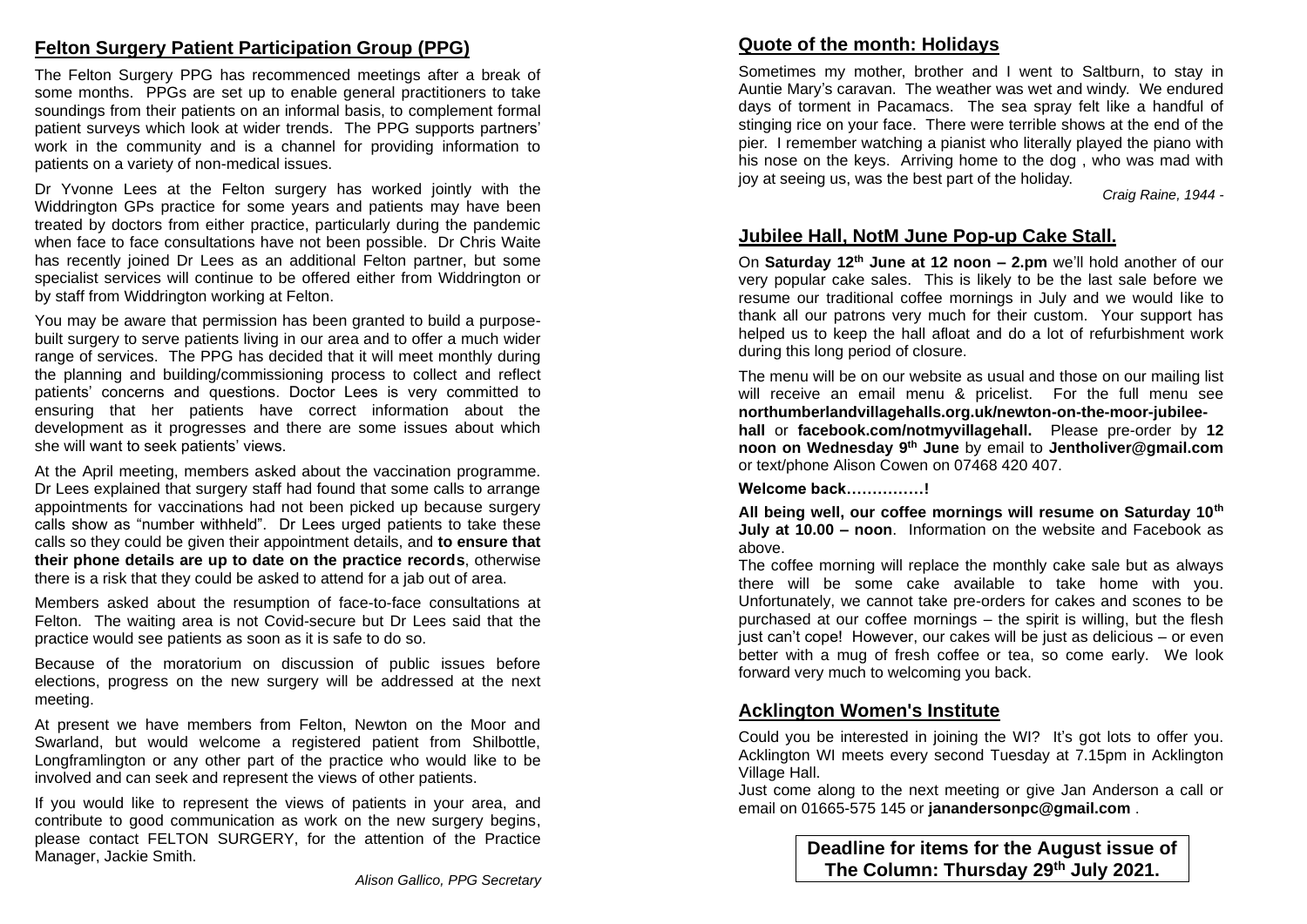### **Percy Wood Caravan Park (planning application 19/01687/FUL)**

The above application was not discussed at the full Planning Committee meeting in May as the meeting was cancelled. It was expected to come up at the June meeting. However, in a recent comment  $(27<sup>th</sup>$  May) on the NCC Planning Portal, Highways England has recommended that the application should not be decided before the 26th November 2021. They were not informed of the application initially and have only just been contacted by NCC (as a statutory consultee) on the  $10<sup>th</sup>$  May. Highways England had concerns regarding the safety implications of additional traffic on the A1 junctions into Swarland in the 2017 planning application (which was withdrawn) and the same safety concerns remain in connection with the current application. This is only a recommendation, but it is likely NCC will have to observe it.

In addition, Forestry England (another statutory consultee) has submitted a recent objection (28<sup>th</sup> May) as they had also not been consulted as the owner of land neighbouring the proposed development. They have issues about access rights over their land, the detrimental effect on ecosystems and increased use of woodland areas.

Thanks to the 78 residents who sent in comments to the nomorecaravans email address – these have now been posted on the Planning Portal and also sent to Haley Marron, Case Officer, and Trevor Thorne.

*Jackie and Richard Stent*

## **Vyner Park News - May**

I am pleased to report that with the help of volunteers the improvements to Vyner Park that I mentioned in March have started. The multi-use games area (MUGA) and tennis courts have been professionally cleaned ready for painting - by the time this article goes to press it is likely both areas will have been painted. We have also installed basketball posts in the MUGA and people are already using the facility.

The most notable change is, however, the bowling green! After being professionally cleaned, it has been changed from an area not up to playable standards, to something that looks as if has just been laid. We have also managed to get the bowling green cleaning machine working. The Charity has purchased some additional bowling sets and we have a group of individuals wanting to play. If you are interested in playing, email me and I can put you in touch with the Club.

For those of you who would like to exercise outdoors we are expecting the outdoor gym equipment to be installed sometime in June, next to the tennis courts and overlooking the football pitch.

There is still much to do, but we have made a lot of progress in the last few weeks. Please come and use the facilities, they are there for everyone to enjoy.

*Steve Woolfrey, Chairman of the Management Committee for Vyner Park Charity 01670 787 883 | steve.woolfrey@outlook.com*

## **Percy Wood Country Park update**

At his request, I had a meeting with Billy Harrison of Harrison Leisure on 25<sup>th</sup> May, as he's aware that local residents are concerned about a number of issues. Briefly summarised, the outcome was as follows:

**1) The soil heaps**. The inadequate pitches on the area to the left of the main gate are being completely dug out and replaced. They're also having to install a new electricity supply cable. The soil and concrete that had been tipped in the woodland was to be removed by Friday 28<sup>th</sup> May. *[It has been.]* 

**2) Hot tubs and fencing**. Owners have been notified that structures erected without permission have to be removed by 1<sup>st</sup> June and no further hot tubs can be installed. Existing hot tubs are now, it appears, plumbed into the drainage system which is controlled by holding tanks and released gradually.

**3) Sub-letting.** There is to be no further sub-letting.

**4) Holiday-makers' behaviour / noise.** Witnesses of Park visitors' rowdy behaviour affecting the community should contact the Park (01670 787 649), ideally while it's happening. I mentioned the complaints we had last summer about the loud music. He felt that providing music for two hours once a fortnight on a holiday park could be considered acceptable. *[Tolerance differs - residents will need to monitor it for themselves this year.]* 

**5) Driving range site.** Billy acknowledges the concerns, but it is unused space and in business terms, not viable. The company was offered a substantial sum by two developers for this and the Club House site, but they did not want houses on the driving range site either for their own sakes or for the village. If the 60-caravan application goes through, there will be no letting or sub-letting. There will be a permanent barrier installed (with a key for site staff) so that only the Leamington Lane entrance can be used. *[See Jackie Stent's piece opposite for further news on this application.]* 

**6) Current use by cars of driving range track.** I reported more recent incidents of cars using the track past the driving range, which is unsafe for Park residents (walkers and golf buggy drivers) and other users, and technically there is no vehicle access from Coast View. This is to be prevented immediately by a barrier. *[Village residents do need to remember that only the main track down through the site to the stile into the woods is a Public Right of Way. The driving range track and other roads on site are not.]* 

**7) Italian restaurant and splash park.** These are still to go ahead in due course as per the approved application.